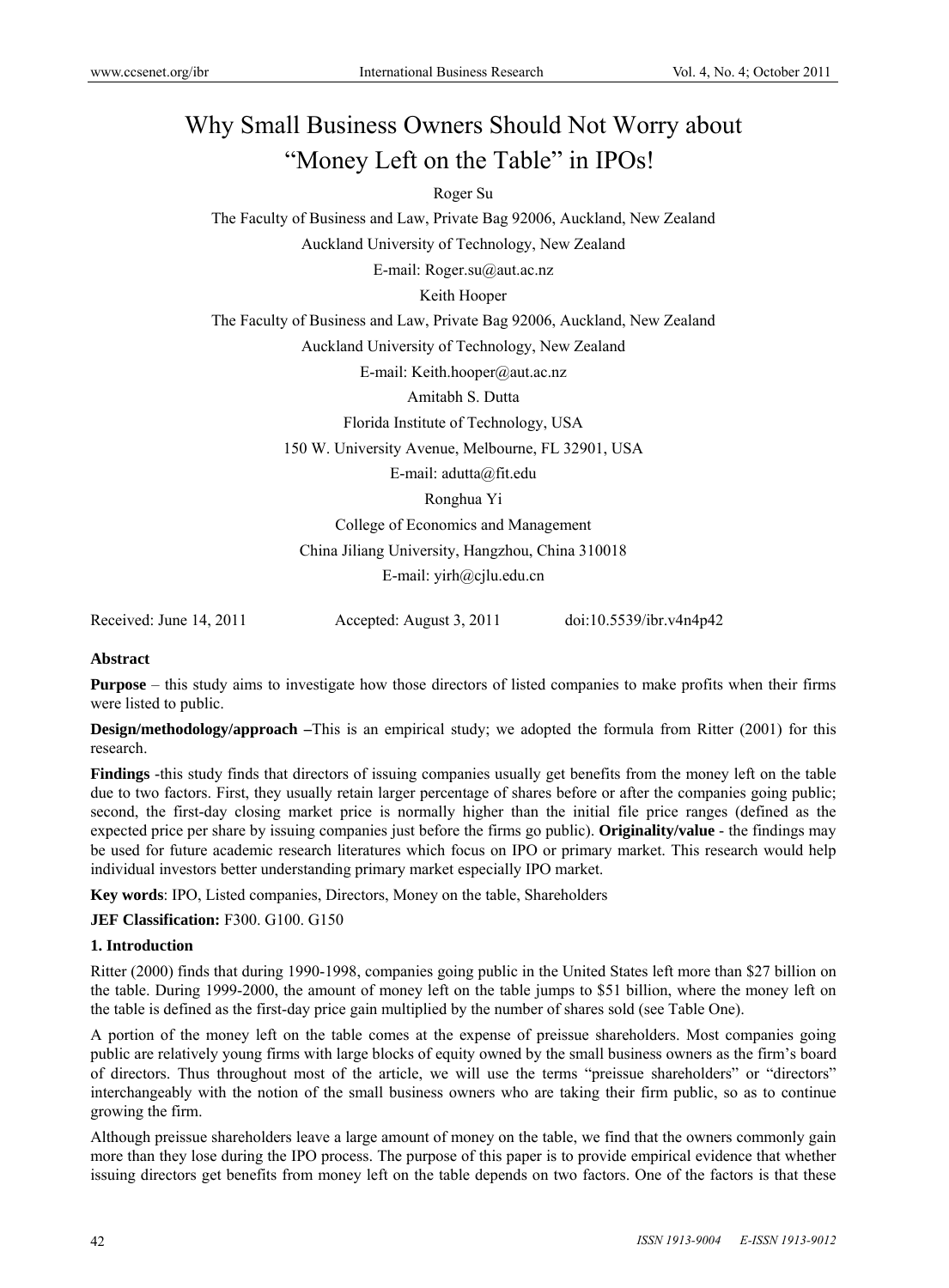owners usually control large percentage of shares before or after their firms going public. The second one is the first-day closing market prices usually are higher than the initial file price ranges, where the initial file price range is defined as the expected value per share by preissue shareholders just a few days before the IPO initially announced.

The remainder of the paper is organized as follows, section 2 is literature reviews. Section 3 is data section and methodology, section 4 is the samples and empirical analysis, and conclusion is in section 5.

# **2. Literature review**

The money was left on the table which is associated with the high initial return (the price change measured from the offering price to the market price on the first trading day) in IPOs of common stock. The existence of the high initial return phenomenon in IPOs is well known by the economic literature, and seems to be a common characteristic of most international markets, as highlighted by Loughran et al. (1994).

Most of theoretical models explaining IPO important initial share three features: imperfect information and agency costs among firms, intermediates, and investors; choice and institutional setting of introduction procedure and; investors over–optimism in hot issue markets.

Rock (1986) categorizes investors into two types: informed and uninformed. He gives the winner's curse hypothesis to explain the IPO underpricing. Benveniste and Spindt(1989) state that the underpricing is a means to induce informed investors to reveal private information about the demand for shares in the pre-selling phase, thus allowing the intermediates to better evaluate the offering. Ritter (1998) names Benveniste and Spinet's (1989) hypothesis as the market feedback hypothesis.

 Grinblatt and Hwang (1989), Allen and Faulhaber (1989) , Welch (1989) and Chemmanur (1993) instead identify the firm's managers as the informed party , and interpret the underpricing as a " signal" of a firm's quality and as a meant of counter balance the costs borne by the investors in collecting information.

Ritter (1998) states that, in order to generate excess demand and be able to have a large number of small shareholders, issuing firms intentionally underprice their shares. The disperse ownership will both increase the liquidity of the market for the stock it more difficult for outsiders to challenge management.

There also are several financial economists explain the relationship between directors' benefits and the money left on the table.

Loughran and Ritter (2000) state entrepreneurs do not get upset about money left on the table. Trueman(2000) finds that gross profits are positively and significantly associated with stock price. Moreover, he also finds that the bottom-line net income positively associates with stock price for preissuers. Arosio, Giudici and Paleari (2000) point out those issuing directors rely on private information signalled by the revision of the final offer price, compared to the initial file range. The more optimistic the price revisions in prospectus range after book-building activity, the higher the initial return since issuing directors are provided with good news.

Arosio et al. (2000) state the controlling shareholders after the IPOs discover they are wealthier, and this is good news for them. Miche and Ljungqvist (2000) argue that the owners can minimize their wealth loss during the IPO process by retaining a large number of shares. Miche (2000) points out that an issuer selling more shares clearly stands to lose more than an issuer selling fewer shares for a given level of underpricing.

Lahnerman and Tvershy (1979)) argue that issuers care about the change in their wealth rather than the level of wealth. Michel and Ljunqvist (2000) argue that owners care about underpricing to the extent that they stand to lose from it, and that any such losses are proportional to the number of primary (new) and secondary (old) shares being sold.

Lioughran and Ritter (2002) stated that pre-issue shareholders sum the wealth loss from leaving money on the table with the wealth gain on the retained shares from a price jump, producing a net income in wealth for preissue shareholders. Ritter (2000) also argues that to avoid losing more money on the direct fee of underwriters, issuers like leaving money on the table.

Ritter (2001) points out, in general, the wealth gain for preissue shareholder from the revaluation is greater than his or her share of the money left on the table. He also gives a formula for explaining the condition. The formula will be shown in the methodology section later.

## **3. Data selection and methodology**

The main data in this research is collected from internet web site www.edgar-online.com. In this web site, we can access both the US and other international IPO markets. Because this study aims to investigate how those directors of listed companies to make profits when their leave money on the table, we believe which would be a market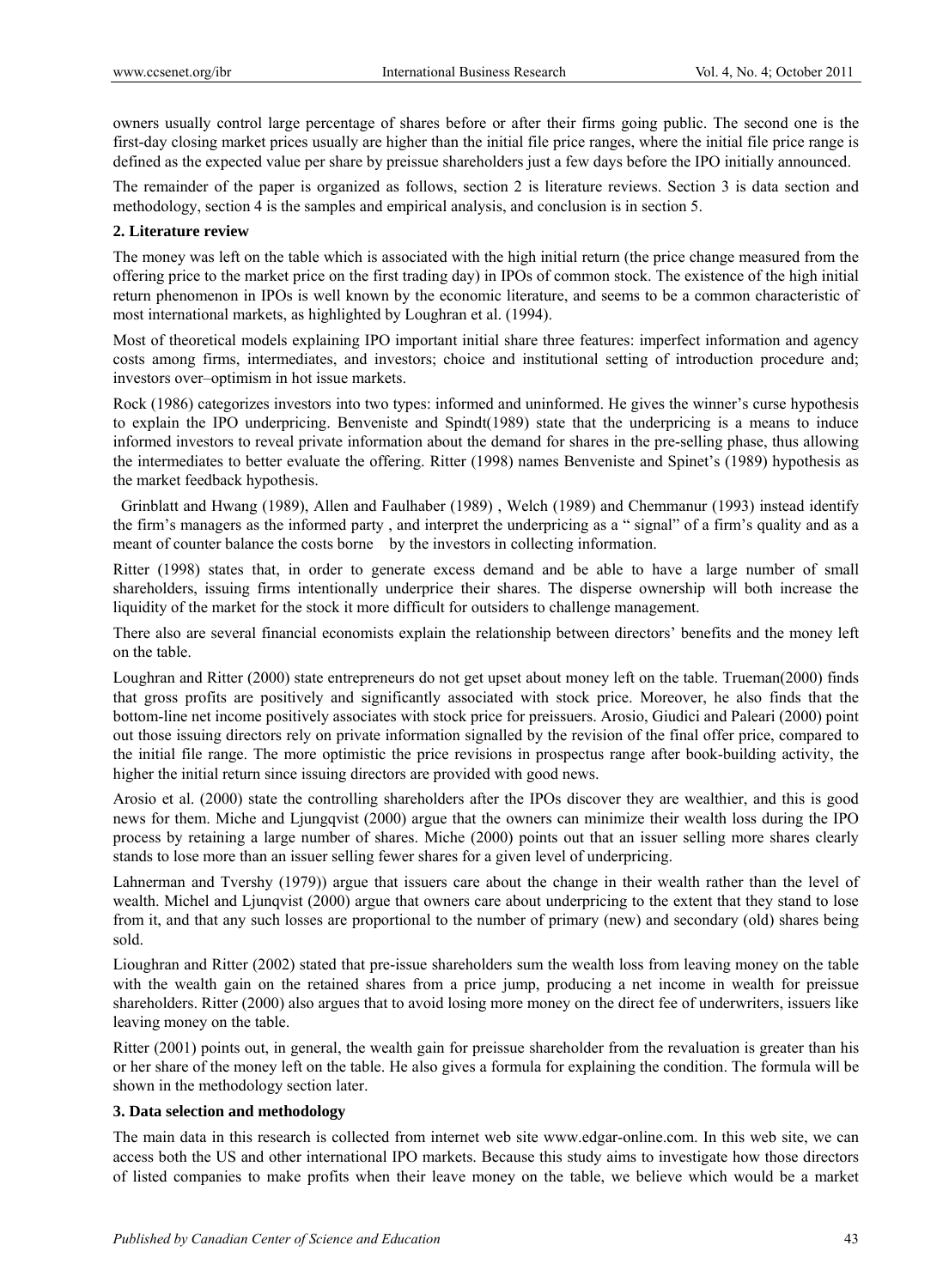scenario rather than a special period phenomena; therefore, we just culled available market data for this study between 1990 and 2002. In the US IPO market, we only can find 62 listed companies provided how many or percentages of IPOs owned by director or executive shareholders before or after public listing between 1990 and May 2002 (see Table Two). In other international IPO markets, there were 655 IPO details available in 61 countries up to June 2002 (see Table Three); however, only 94 provided such details to public (see Table Four) in the same period.

The methodology used in this research is basing on Ritter (2002) formula; following Ritter(2000) data selection criteria: the IPO should issue ordinary common shares and should not be a unit offering, closed-end fund, real estate investment trust (REIT) or an American Depository Receipt (ADR); the IPO should have an offer price of at least \$8.

Ritter (2001) points out, in general, the wealth gain for preissue shareholder ( i) from the revaluation is greater than his or her share of the money left on the table, when the following condition is met:

 ${\{Shares\,retained\,(i) + secondary\, shares\, sold\,(i)\}\, * \{OP - midpoint\} + shares\, retained\,(i) \quad * \{P-OP\}}$ 

**›**

 ${P - OP}$  {Secondary shares sold (i) + primary shares sold \* (shares retained (i) / shares retained)}

where P is the market price, OP is the offer price, primary shares sold are being sold by the firm, secondary shares sold(i) are existing shares being sold by shareholders(i), and the shares retained without a subscript are for all shareholders combined (see Barry (1989) for related work ). For issuers with an upward revision of the offer price (upward revision means the offer price is above the initial file price range; midpoint is the middle of the initial file price ranges), this condition will be met unless shareholder (i) is selling a large number of shares in the offering or the offering is huge relative to the preissue number of shares. In practice, young companies going public rarely have any secondary shares in the IPO.

It is clear that Ritter's model is based on the situation that offer prices are higher than initial file price range (upward revision). Ritter (2002) agrees that among the IPOs which left money on the table in the whole world market, there are only about 24.3%of IPOs that have higher offer prices than original file price ranges. Considering this situation, we change Ritter's formula as below:

[Shares retained (i)\*  $[P - midpoint] + secondary shares sold (i)* [OP - midpoint]$ 

**>** 

 $[P-OP]*[secondary shares sold (i) + primary shares sold * (shares retained (i) / shares retained)]$ 

Actually, this new formula is same as Ritter's. But in this study, we do not pay attention to the relationship between the offer price and initial file price range; we focus on the relationship between the first-day market closing price and the initial file price range. P, OP and i have the same meaning as Ritter's.

Due to the formula, the condition only can happen if (i) the market price (the first day closing price) is below the midpoint and ;( ii) shareholder only retains a little number of shares before or after IPO process. Because young companies going public rarely have any secondary of shares in IPOs [Ritter (2002)], so the most important factors in the formula are shares retained and [**P- midpoint**]. Issuing directors only can get benefits from money left on the table when **they hold large number of shares** and **P-midpoint** is positive.

# **4. The empirical analysis**

Let's take the example of Netscape's IPO, where director Clark held 9.34 million shares. Based on the midpoint of the file price range of \$12-\$14, the expected value of his Netscape holdings was \$121 million at the time that the preliminary prospectus was filed. At the closing market price on the first day of trading, his shares were worth \$ 544 million, a 350% increase in his pre-tax wealth in the course of a few weeks. So at the same time that he discovered that he had been diluted more than necessary due to the large amount of money left on the table, he discovered that his wealth had increased by hundreds of millions of dollars. Since he owned 28.2% of the company before going public, \$43 million of the \$151 million wealth transfer from preissue shareholders to new investors come out of his pocket. Although he lost \$34 million, his gain is more than his loss. He got both news at the same time, bad news is that he lost some money on the table because of the underpriced IPO; good news is that he gained more money than he lost. This is shown as Panel A below:

Panel A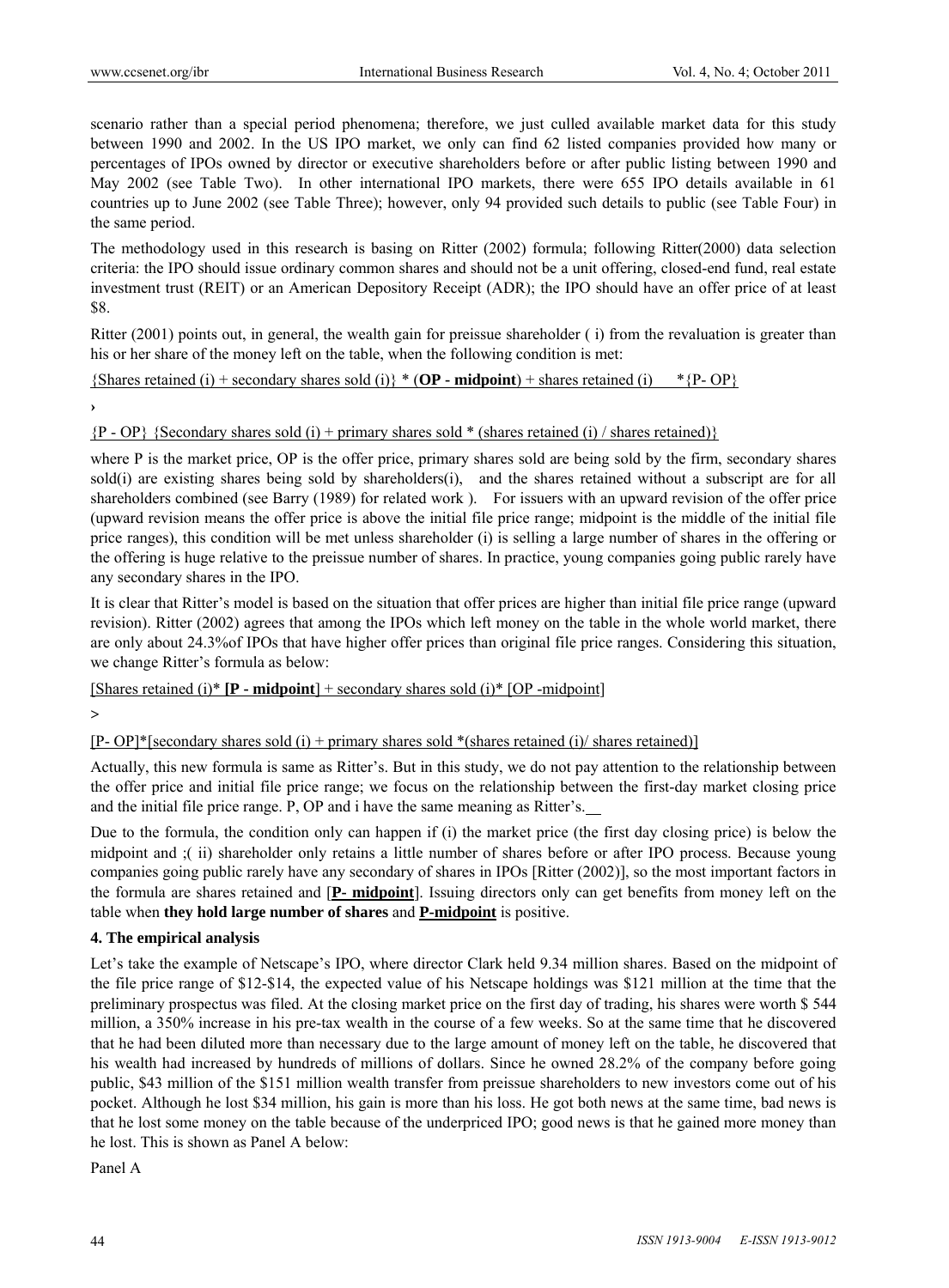#### Clark's wealth gaining in IPOs

| shares<br>offered<br>(milion) | offer<br>price | first-day<br>price | money<br>left<br><b>Smillion</b> | initial<br>file<br>price \$ | retained<br>shares<br>(million) | expected<br>wealth<br><b>Smillion</b> | actual<br>wealth<br><b>Smillion</b> | wealth<br>gain<br><b>Smillion</b> | gain<br>net<br><b>Smillion</b> |
|-------------------------------|----------------|--------------------|----------------------------------|-----------------------------|---------------------------------|---------------------------------------|-------------------------------------|-----------------------------------|--------------------------------|
|                               | 28             | 58.25              | 43                               | 12--14<br>$2-1$             | 9.34                            | .21                                   | 544                                 | 423                               | 380                            |

Source: www.edgar-online.com and

Ritter's (2000) web site http://bear.cba.ufl.edu/ritter/SDCCOR.PDF. Updated 25th May, 2000.

Table Five shows the relationship between offer price, the file price ranges and first day closing market price for IPOs. The data is got randomly from www.edgar.online.com, the fourth column, the first closing market price come from Ritter (2001). From the 24 random samples, except of CONE ( its market price is lower than file price range), other 23 firms' first day closing market prices all are higher than midpoint, so we argue that in IPOs that left money on the table, the first closing market prices commonly are higher than file price ranges. It is clear that the first-day market closing price minus the midpoint (the middle of initial file price range) usually is positive, which means that **P- midpoint** is great than zero.

Although Arosio et al. (2000), Miche and Ljungqvist (2000) and Ritter (200) all believe that directors can get benefits from money left on the table in IPOs with shares controlling, none of them gives the evidence that the preissue shareholders retain a large number of shares before or after firms going public.

From Table Two, we can see that in the USA IPO market, the board of directors, on average, hold 62.25% of their equities prior to going public; after going public, the board of directors still control large percent of shares, average 40.71%. Table Four exhibits the percentage of shares that are held by the board of directors in international IPO market, among the 94 firms, before going public, the directors, on average, own 54.63% equities of the companies; after going public, these directors still own about 45.29 percent of shares.

From Tables Two and Four, it is clear that the preissue shareholders (issuing directors) always hold huge number or large percentage of shares either before or after their firms going public. So the second factor, issuing directors retain a large number of shares before or after firms going public, is absolutely prevailing in IPO markets around the world. Now, considering the formula, the directors always hold large number of shares before or after going public; the market price usually is higher than the file price range. Due to the both factors, the directors will get the high net benefit from the money left on the table. The greater the percentage of stock owned by top managers, the more likely they will make decision consistent with maximizing stockholders' wealth (Jensen and Meckling 1976), since that will ultimately maximize their own wealth.

We give another example, July 2000, Corvis company went to public, the offer price is \$36.00, the first day closing market price is \$84.72, the file price range is between \$13- \$15.The directors group own 148,549,248 shares,49.4%, prior to going public. The total issue shares are 31,625,000. The price of IPO jumped \$48.72 per share. The expected values of their holding shares are \$2,079.69 million at the time the preliminary prospectus was filed (midpoint **price \* number of shares they hold, \$14 \*148.549 m= \$ 2,079.69m)**. At the closing market price on the first day of trading, their shares' value increase to \$12,585 million (\$**84.72 \*148.549 m**). This is \$10,505million increase in their pre-tax wealth in the course in a few weeks. Although the directors left large amount money on the table about \$716.14 million **(the total amount left on the table is \$1540.77 m= 31.625m \*\$ [84.72-36.00], those directors own 49.4% of total shares, so they left 49.4% of \$1540.77m is \$716.14m**) in the IPO process, they gain more than they left the money on the table. We think they satisfied with the situation, because the **net gain for the directors is: wealth gain minus money left on the table**=

\$10,505million - \$761.14 million =\$9,744 million.

Panel B

Corvis company's directors' wealth gain from money left on the table in IPO

| shares<br>offered<br>(milion) | offer<br>price | first-day<br>price | money<br>left<br><b>Smillion</b> | initial<br>file<br>price \$ | retained<br>shares<br>(million) | expected<br>wealth<br><b>Smillion</b> | actual<br>wealth<br><b>Smillion</b> | wealth<br>gain<br><b>Smillion</b> | gain<br>net<br><b>Smillion</b> |
|-------------------------------|----------------|--------------------|----------------------------------|-----------------------------|---------------------------------|---------------------------------------|-------------------------------------|-----------------------------------|--------------------------------|
| 31.625                        | 36             | 84.72              | 761.14                           | 13-15                       | 148.549                         | 2,079.69                              | 12.585                              | 10,505                            | 9,744                          |

Source: www.edgar-online.com/ipoexpress and http://bear.cba.ufl.edu/ritter/SDCCOR.PDF. Update: 30<sup>th</sup> May, 2002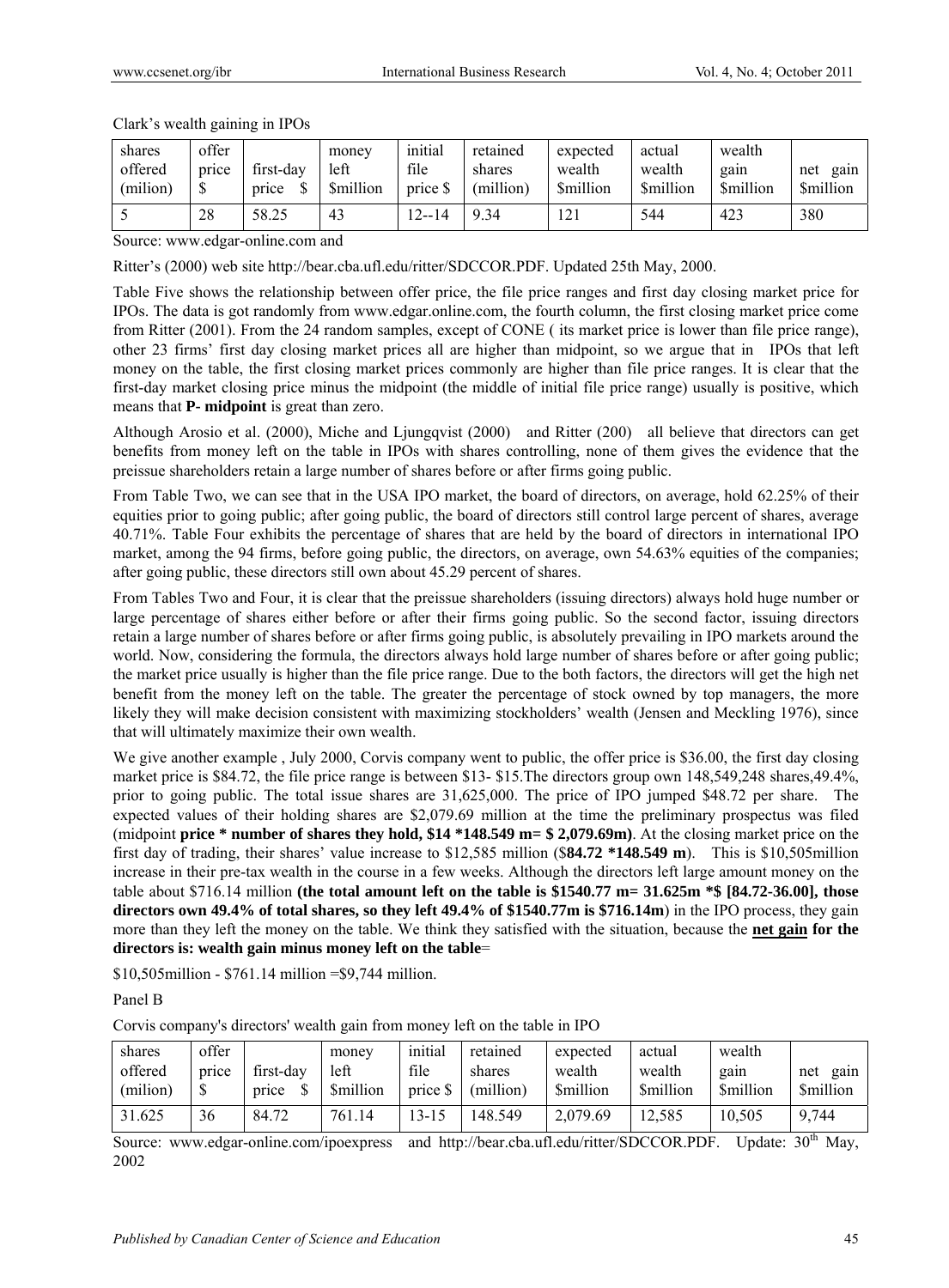From the above two examples, it is clear that when directors own large percent of shares prior or after going public; and the market price is higher than the midpoint (the middle price of the file price range), they will get the benefit from the money left on the table. The both factors are important for increasing their wealth in the IPO process.

#### **5. Conclusion.**

Ritter (2000) finds that there are huge amount of money was left on the table during the IPO process. He also finds that the preissue shareholders do not get upset about money left on the table and they can get benefit from the money left on the table.

From the formula that was established by Ritter (2002), we find that Ritter bases his theory on the upward revision (the offer price is higher than the initial file price range).Because there are not many IPOs' offer prices are higher than initial file price ranges (only about 24.3%) [Ritter (2002)], so we develop Ritter's formula.

In this new formula, we focus on the relationship between the first-day market closing price and the initial file price ranges rather than the relationship between offer price and the initial file price range. Depending on the new formula, we believe that the issuing directors get benefits from the money left on the table have to depend on two factors: they should hold a large number of shares before or after their firms going public; the first-day market closing prices must be higher than the initial file price ranges.

We analysis the data from the United States and international IPO markets and find the most of IPOs' first-day market closing prices are higher than the midpoint (the middle price of the initial file price ranges). And before or after firms going public, the issuing directors always hold large number of shares of their own firms.

So that, the pre-issue shareholders (issuing directors) usually do not worry about the money left on the table, they can get benefit from the money left on the table depend on the shares retaining and the higher first-day market prices. This research provides a clear picture to help investors better understand primary market particular IPO market. The findings of this research may be used for future academic research literatures which focus on IPO or primary market.

## **Acknowledgements**

The authors are grateful for the help provided by Professor Jay R Ritter, Cordell Professor of Finance, University of Florida, USA.

The authors also thank for the funding by National Natural Science Foundation of China (NSFC) under project 70873115.

## **References**

Aggarwal, R. (2000). Stabilization activities by underwriters after initial public offerings. *Journal of finance*, 55, 1075-1103. doi:10.1111/0022-1082.00241, http://dx.doi.org/10.1111/0022-1082.00241

Allen, F and Gale, F. (1999). Diversity of opinion and the financing of new technologies .*Journal of financial intermediation,* 8*:* 68-89. doi:10.1006/jfin.1999.0261, http://dx.doi.org/10.1006/jfin.1999.0261

Arosio, R., Giudici, G. and Paleari, S. (2000). Why do (or did) internet –stock IPOs leave so much money on the table? *Presentation at the Australasian Finance and Banking Conference, 18th-20th December 2000, Sydney (Australia).*

Barry, C (1990). The role of venture capital in the creation of public companies*, Journal of financial economics,* 27 *no.44* 

Beatty, C and Ritter, J. (1989). Initial public offerings underpricing: the issuer's view-a comment. *Journal of finance nov.*44: 1099-1103.

Beatty, C and Ritter, J. (1986). Investment banking, reputation and the underpricng of initial public offerings. *Journal of financial economics*,15: 213-232. doi:10.1016/0304-405X(86)90055-3, http://dx.doi.org/10.1016/0304-405X(86)90055-3 .

Beatty, R and Dlph, P. (1996). Issuer expense and legal liability in initial public offerings, *Journal of law and economics,* 39: 545-602. doi:10.1086/467359, http://dx.doi.org/10.1086/467359 .

Booth. J and Chua, L. (1996) Ownership dispersion, costly information, and IPO underpricing*, Journal of financial economics,* 41: 291-310. doi:10.1016/0304-405X(95)00862-9, http://dx.doi.org/10.1016/0304-405X(95)00862-9 .

Brealey, R and Myers, S. (1996). *Principles of corporate finance* (5th ed) Mcgraw-Hill New York.

Bradkym, D and Ritter, J. (2002). The quiet period goes out with a bang. *unpublished working paper*

Buffet. W, (1999). Mr. Buffet on the stock market. *Nov.22 1999 future*.

Cater, R. and Manaster, S. (1990). Initial public offerings and underwriter reputation. *Review of financial studies*, 12: 249-279.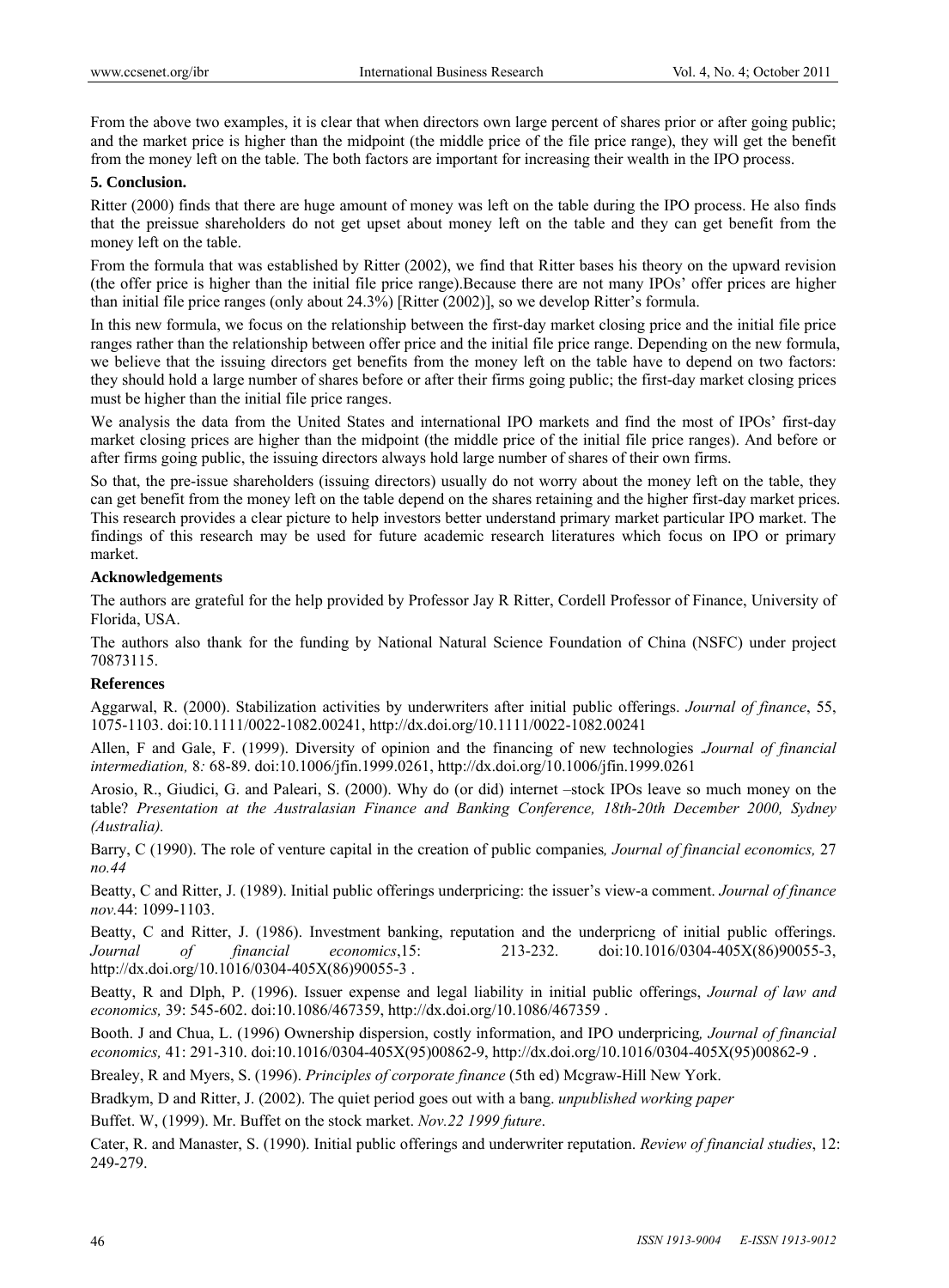Chan, L and Lakonishok, J. (1992). Robust measurement of beta risk*. Journal of finance and quantitative analysis,*  27: 265-282.

Chen, H. and Ritter, J. (2000). The seven percent solution. *journal of finance,* 55

Christophf, F. (2000). Why do companies go public? Empirical evidence from Germany's Neuer Market, *working paper*

Drake, P. and Vetsuypens, M. (1993). IPO underpricing and insurance against legal liability, *finance management,*22: 64-73.

Ellis, K. and Michaely, R. (2002). The making of a dealer market: Fromen try to equilibrium in the trading of Nasdaq stocks. *Journal of finance*, 57.

Habib, M. and Ljungqvist, A. (2001). Underpricingt and entrepreneurial wealth losses: theory and evidence*. Review of finance studies*, 55: 3-41.

Hanley, K. (1993). Underpricing of initial public offerings and partial adjustment phenomenon*. Journal of financial economics*, 34: 231-250. doi:10.1016/0304-405X(93)90019-8, http://dx.doi.org/10.1016/0304-405X(93)90019-8.

Hanley, K. and Wilhelm, W. (1995). Evidence on the strategically location of initial public offerings. *Journal of financial economics*, 37: 239-257. doi:10.1016/0304-405X(94)00797-5, http://dx.doi.org/10.1016/0304-405X(94)00797-5 .

Ibbotson, R. and Jaffe, J. (1975). Hot issue market, *Journal of finance,* 30: 1027-1042. doi:10.2307/2326721, http://dx.doi.org/10.2307/2326721.

Jegadeesh, H. (1993). Treasury auction bids and the Salomon squeeze, *Journal of finance,*48.

Ibbotson, R. (1975). Price performance of common stock new issue*, Journal of financial economics,* 2(23).

Jenkinson, T. and Ljungqvist, A. (1997). *Going public, the theory and evidence on how companies raise equity finance*, 1<sup>st</sup> edn. Oxford University Press, Oxford and New York.

Lahneman, D. and Tvershy, A. (1979). Prospect theory: an analysis of decision under risk, *econometrical*, 47: 263-291.

Loughran, T. and Ritter, J. (1994). Initial public offerings; International insights, *pacific-basin finance Journal*, 2(16).

Loughran, T. and Ritter, J. (2000). Uniformly least powerful tests of market efficiency. *Journal of financial economics*, 55: 361-389. doi:10.1016/S0304-405X(99)00054-9, http://dx.doi.org/10.1016/S0304-405X(99)00054-9 .

Lowry, M. (2003). Why does IPO volume fluctuate so much? *Journal of Financial economics,* 67*:*3-40. doi:10.1016/S0304-405X(02)00230-1, http://dx.doi.org/10.1016/S0304-405X(02)00230-1 .

Malcolm, B. and Jeff, D. (2000). The equity share in new issues and aggregate stock returns, *the Journal of Finance*, 55: 2219-2257.

Moonchul, K and Ritter, J. (1999). Valuing IPOs. *journal of financial economics,*53*:* 409-437.

Mello, A. and Parsons, J. (1998). Going public and the ownship structure of the firm. *Journal of financial economics*, 49: 79-109. doi:10.1016/S0304-405X(98)00018-X, http://dx.doi.org/10.1016/S0304-405X(98)00018-X .

Lioughran, T. and Ritter, J. (2001). Why has IPO underpricing increased over time? *Working paper,* University of Florida.

Lioughran, T. and Ritter, J. (2002). Why don't issuers get upset about leaving money on the table in IPOs? *The review of financial studies special 2002,* 15 (2).

Perking, D. (1998). Why firms issue convertible bonds: the matching of financial and real investment options. *Journal of financial economics,* 47(1).

Pullian, S. and Smith, R. (2000). Linux deal is focus of IPO- commission probe. *Wall street journal,* December 12, 2000.

Ritter, J. (2002). The Future of the new issue market, *working paper*, University of Florida.

Ritter, J. (1998). Initial public offerings, *Contemporary finance digest,* 2:5 -30.

Ritter, J. (2002). Investment banking and securities issuance, *Handbook of the economics of finance*, 1:255-306. doi:10.1016/S1574-0102(03)01009-4, http://dx.doi.org/10.1016/S1574-0102(03)01009-4

Siconolfi, M. (1997). Underwriters set aside IPO stock for officials of potential customers. *wall street journal* , Nov. 12 1997.

Stooll, H. and Curley, H. ( 1970). Small business and the new issues market for equities. *Journal of financial and quantitative analysis*, 5: 309-322. doi:10.2307/2329998, http://dx.doi.org/10.2307/2329998.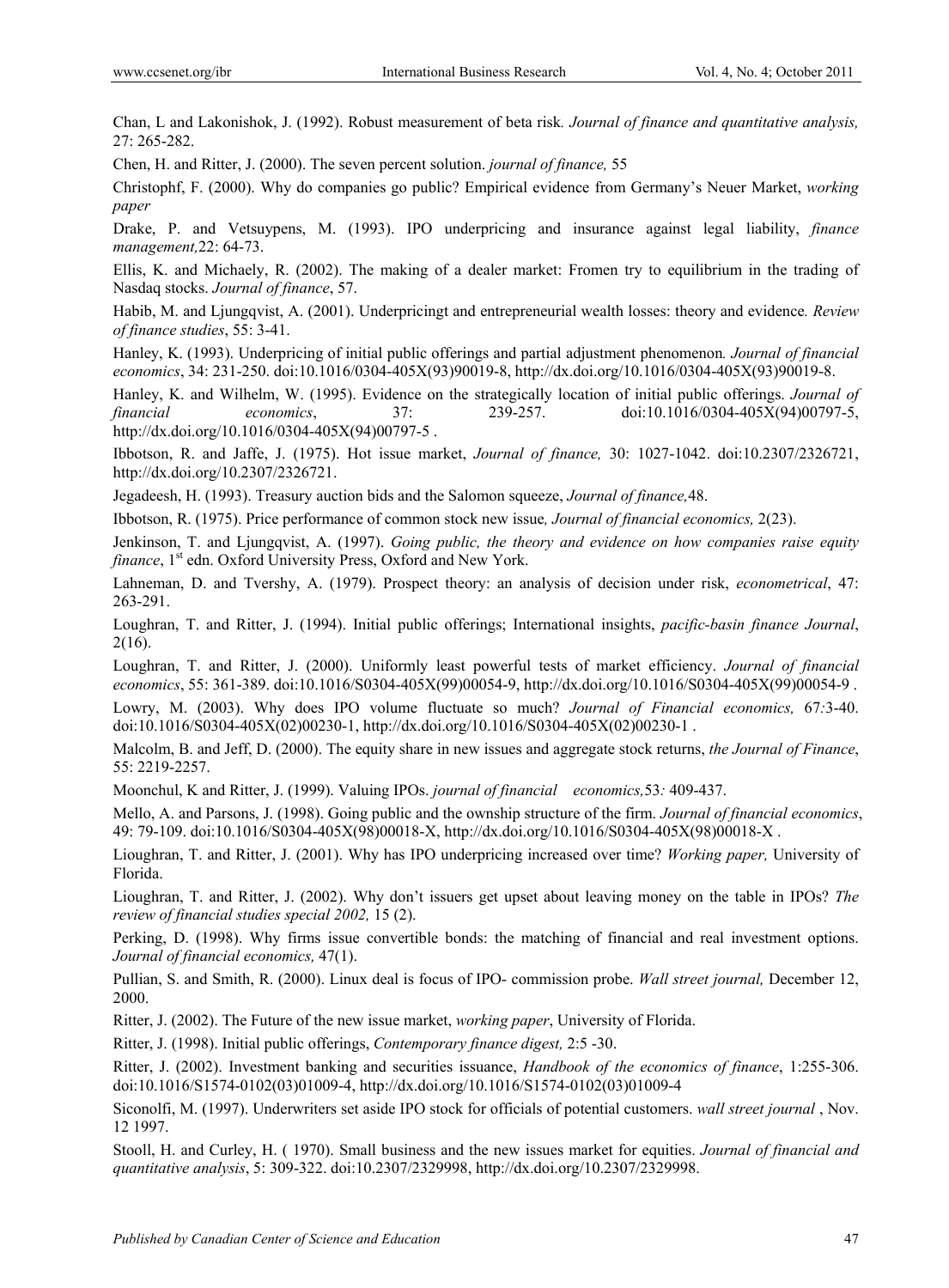Welch, I and Ritter, J. (2002). A review of IPO activity, pricing and allocations *working paper, Yale ICF.*

Table 1. IPOs with a midpoint of the original file price range of at least \$8.00, excluding ADRs, unit offers, closed-end funds, REITs partnerships, and stocks not listed on CRSP (mainly foreign firms going public in the U.S. without ADRs).

| Year | Number of IPOs | Average First-day Return | Aggregate Amount Left on the table Sbillion |
|------|----------------|--------------------------|---------------------------------------------|
| 1990 | 89             | 9.46%                    | 0.3                                         |
| 1991 | 250            | 11.37%                   | 1.39                                        |
| 1992 | 338            | 9.87%                    | 1.65                                        |
| 1993 | 437            | 11.64%                   | 3.12                                        |
| 1994 | 319            | 8.56%                    | 1.37                                        |
| 1995 | 366            | 20.38%                   | 4.16                                        |
| 1996 | 572            | 15.99%                   | 6.45                                        |
| 1997 | 391            | 13.80%                   | 4.22                                        |
| 1998 | 267            | 21.76%                   | 4.95                                        |
| 1999 | 446            | 70.89%                   | 35.2                                        |
| 2000 | 333            | 57.29%                   | 26.69                                       |

Source: Jay Ritter (U of Florida, 352.846.2837). Not: if smaller IPOs are included (those with a midpoint of the offer price range of less than \$8.00), the number of IPOs increases. If foreign IPOs are included, the amount of money on the table increases.

The amount of money left on the table is defined as the offer price to closing market price on the first-day of trading, multiplied by the number of shares offered ( excluding overallotment options) on a global basis.

Table 2.The percentages and numbers of IPOs owned by directors and executives before or after companies listed (USA data up to May 2002)

| Symbol      |          | shares owned before offering to public | shares owned after offering to public |                      |  |  |
|-------------|----------|----------------------------------------|---------------------------------------|----------------------|--|--|
|             | Number   | Percentage of shares                   | Number                                | Percentage of shares |  |  |
| <b>VRST</b> | 8501380  | 56.1                                   | 8501380                               |                      |  |  |
| <b>ODSY</b> | 12284402 | 54.01                                  |                                       |                      |  |  |
| <b>SGEN</b> | 12598928 | 58.3                                   |                                       |                      |  |  |
| <b>GIVN</b> | 15748574 | 83.3                                   | 17248574                              | 57.2                 |  |  |
| <b>EXAS</b> | 3390387  | 53.5                                   |                                       |                      |  |  |
| <b>KCIN</b> | 2520298  |                                        | 2520298                               |                      |  |  |
| <b>AFCE</b> | 30372748 | 70.3                                   | 30372748                              |                      |  |  |
| <b>LGVN</b> |          | 43.2                                   |                                       |                      |  |  |
| <b>GLYN</b> | 5994830  | 57.5                                   | 5994830                               | 36.8                 |  |  |
| <b>REVU</b> |          | 59.19                                  | 11535524                              | 43.33                |  |  |
| <b>SWSH</b> |          | 11                                     |                                       | 9.6                  |  |  |
| <b>WMGI</b> |          | 85.31                                  | 18525875                              | 54.35                |  |  |
| <b>CCRN</b> |          | 5.9                                    |                                       | 4.5                  |  |  |
| <b>MOSY</b> | 14454182 | 58.5                                   | 1302500                               | 48.7                 |  |  |
| <b>MDTH</b> | 12073379 | 95.5                                   |                                       |                      |  |  |
| ORH         | 48000000 | 100                                    | 48175000                              | 73.9                 |  |  |
| <b>MXRE</b> | 3139075  | 10.7                                   |                                       |                      |  |  |
| <b>NRGY</b> | 1583256  | 47.8                                   | 572542                                | 40                   |  |  |
| <b>SWRG</b> | 2599099  | 57.3                                   |                                       |                      |  |  |
| <b>HGOI</b> | 10884520 | 56.48                                  | 10854520                              | 53.8                 |  |  |
| <b>GME</b>  |          |                                        | 14535775                              | 21.8                 |  |  |
| <b>INDI</b> |          |                                        | 10144100                              | 95.7                 |  |  |
| <b>GLAD</b> |          |                                        | 1293508                               | 13.5                 |  |  |
| <b>HPLA</b> |          | 87                                     | 17524328                              | 57.1                 |  |  |
| <b>APPX</b> | 35913113 | 99.18                                  |                                       |                      |  |  |
| <b>AMGP</b> | 15599254 | 52.7                                   |                                       |                      |  |  |
| <b>AHS</b>  | 5473055  | 95.8                                   |                                       |                      |  |  |
| <b>RMK</b>  |          |                                        | 152180405                             | 90.5                 |  |  |
| <b>BFUM</b> |          | 87.1                                   | 7740850                               | 55.7                 |  |  |
| <b>BRZZ</b> |          | 20.51                                  |                                       | 13.57                |  |  |
| DJO         | 9958209  | 97.7                                   | 91804053                              | 49.9                 |  |  |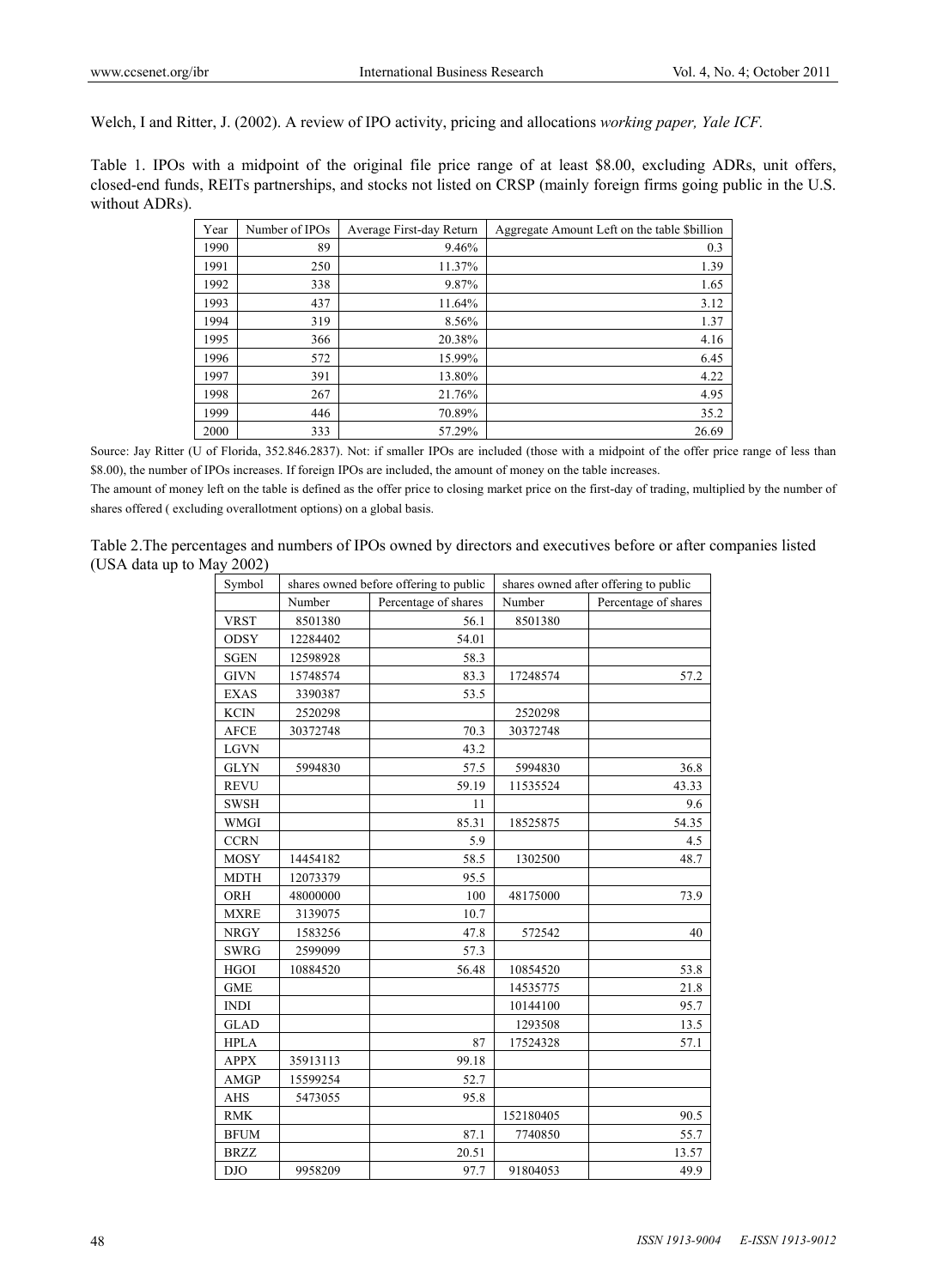| <b>FPH</b>   |          |         |          | 19.9    |
|--------------|----------|---------|----------|---------|
| <b>CHFN</b>  |          |         | 278000   | 5.2     |
| <b>ALPE</b>  |          | 89.89   |          | 88.85   |
| <b>DVS</b>   |          | 99.3    | 3972000  | 79.3    |
| <b>LAVA</b>  |          | 52.4    |          | 38.8    |
| OMCL         | 213898   | 54.4    | 1056238  | 39.4    |
| <b>ABCO</b>  | 4097172  | 25.4    | 4097172  | 32.3    |
| <b>PETC</b>  |          | 15      |          | 11.3    |
| <b>WOOF</b>  |          | 92.3    | 15815574 | 55.1    |
| <b>SCNO</b>  |          |         |          | 11.4    |
| TWLO         |          |         | 1550000  | 48.8    |
| <b>TASR</b>  |          | 95.1    |          | 59.5    |
| <b>PULX</b>  |          | 17.9    |          | 14.5    |
| <b>MDCV</b>  |          | 45.8    | 3303912  | 37.9    |
| <b>ZGEN</b>  |          | 100     |          |         |
| <b>WTW</b>   | 22299450 | 94.9    |          |         |
| <b>MHLXU</b> | 878482   | 50.5    | 1535811  | 41.1    |
| <b>WLWD</b>  |          | 85.58   | 3015001  | 58.53   |
| <b>WSTX</b>  | 540179   | 28.5    | 540179   | 18.5    |
| <b>THER</b>  | 13930555 | 44.73   | 754926   | 37.82   |
| <b>KMR</b>   |          |         | 29230190 | 25.29   |
| AIO          |          | 92.8    | 35987040 | 75.1    |
| <b>MLTC</b>  |          | 33.35   |          | 47.9    |
| <b>TELM</b>  |          | 30.2    |          | 27.7    |
| <b>OIS</b>   | 25572535 | 75.5    |          |         |
| <b>GMR</b>   |          | 13.1    |          | 9.9     |
| <b>ICH</b>   |          | 80.5    |          | 55.3    |
| <b>AQA</b>   |          | 54      |          | 48.8    |
| <b>SLMC</b>  |          |         |          | 96      |
| <b>GMXR</b>  |          | 100     |          | 50      |
| <b>ATPG</b>  |          | 100     |          |         |
| <b>SUM</b>   |          | 3175.03 |          | 1954.14 |
| <b>MEAN</b>  |          | 62.25%  |          | 40.71%  |

Source:

The data is from the web site www.edgar-online.com, update 31<sup>st</sup> May 2002.

In each firm's report, only the shareholders who own more than 5 % of the total shares will be listed. All directors and executive officers are treated as a group.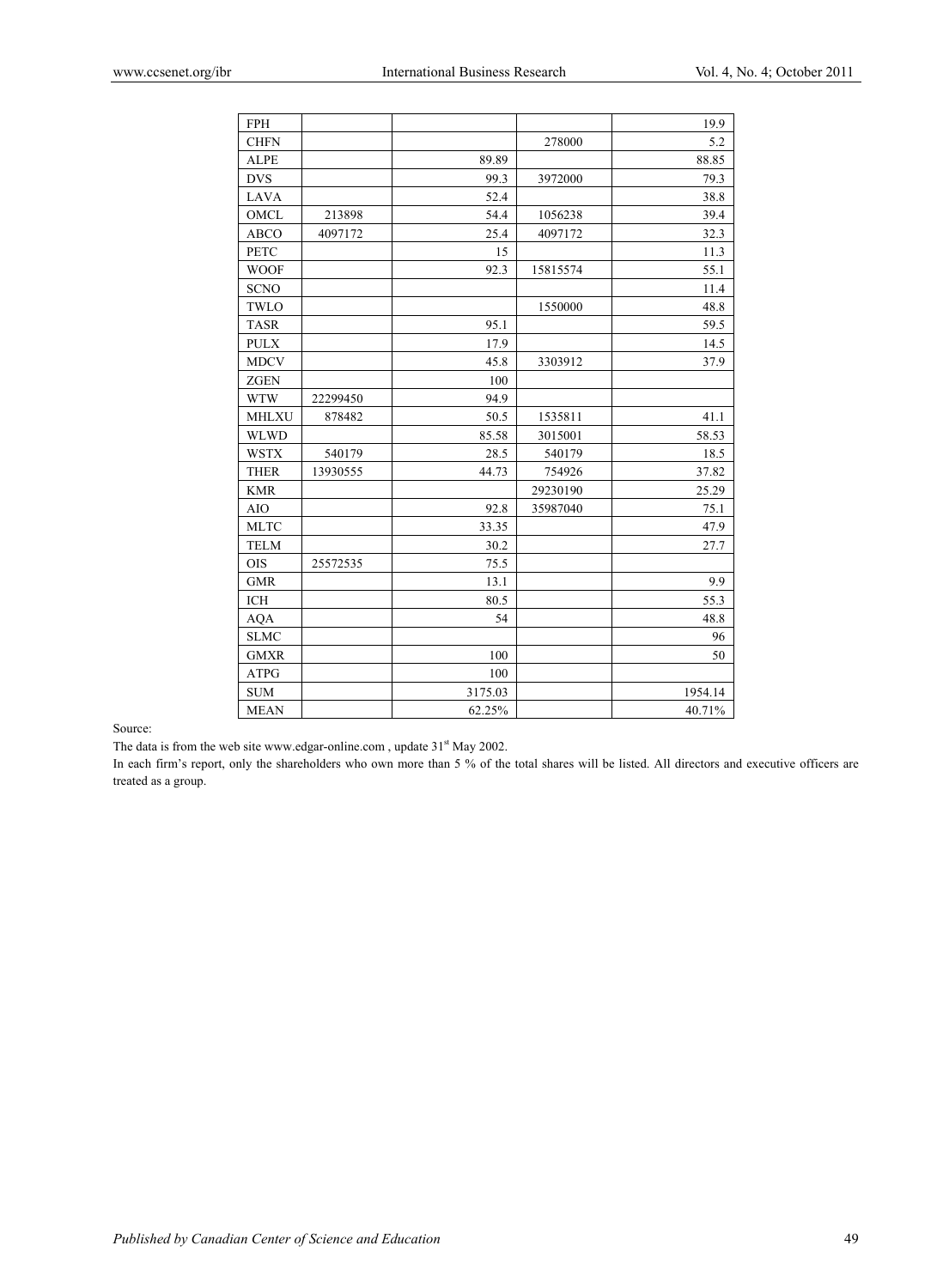| country               | sample number  | country       | sample number  | country          | sample number  |
|-----------------------|----------------|---------------|----------------|------------------|----------------|
| Argentina             | 7              | Germany       | 15             | Puerto Rico      | $\overline{2}$ |
| Australia             | $\overline{7}$ | Greece        | 8              | Russia           | 6              |
| Austria               | $\overline{c}$ | Hungary       | $\overline{c}$ | Scotland         | 1              |
| <b>Bahamas</b>        | 1              | Iceland       | 1              | Singapore        | 5              |
| Belgium               | 3              | India         | 6              | Spain            | 3              |
| Bermuda               | 26             | Indonesia     | 1              | Sweden           | 9              |
| <b>Brazil</b>         | 9              | Ireland       | 9              | Switzerland      | 8              |
| Jamaica               | 1              | Israel        | 58             | Taiwan           | $\overline{2}$ |
| <b>British Virgin</b> |                | Italy         | 3              | Nether land      | 24             |
| Island                | 11             | Japan         | 5              | Turkey           | 1              |
| British west          |                | Jordan        | 1              | U.K              | 46             |
| Indies                | $\overline{4}$ | Korea         | 3              | <b>US Virgin</b> |                |
| Canada                | 244            | Luxembourg    | $\overline{4}$ | Island           | $\overline{c}$ |
| Channel               |                | Malaysia      | 1              | Venezuela        | 1              |
| Island                | $\mathbf{1}$   | Mexico        | 6              | Thailand         | $\overline{2}$ |
| Chile                 | 6              | Netherlands   | 1              | West India       | 1              |
| China                 | 54             | Antilles      | 1              |                  |                |
| Colombia              | 1              | New Zealand   | 3              |                  |                |
| Costa Rica            | $\overline{c}$ | Norway        | 5              |                  |                |
| Denmark               | 1              | Panama        | 1              |                  |                |
| Dominican             | 1              | Peru          | $\overline{c}$ |                  |                |
| Ecuador               | 1              | Philippines   | 1              |                  |                |
| Finland               | $\mathbf{1}$   | Portugal      | $\overline{c}$ |                  |                |
| France                | 19             | Prince Inward |                |                  |                |
|                       |                | Island        | 1              |                  |                |

Table 3. The numbers of IPOs listed in different countries up to  $30<sup>th</sup>$  June 2002 (excl. USA)

Source: the data is from www.edgar-online.com/express-ipo, update is  $30<sup>th</sup>$  June 2002

Table 4. The percentage of shares owned by directors and executives

| <b>COUNTRY</b>   | <b>TICKER</b> |               | <b>BEFORE GO TO PUBLIC</b> | <b>AFTER GO TO PUBLIC</b> |                   |
|------------------|---------------|---------------|----------------------------|---------------------------|-------------------|
|                  |               |               |                            |                           |                   |
|                  |               | <b>NUMBER</b> | <b>PERCENTAGE</b>          | <b>NUMBER</b>             | <b>PERCENTAGE</b> |
| <b>ARGENTIA</b>  | <b>LCTO</b>   |               | 87.5                       | 26575384                  | 68.9              |
|                  | <b>IMPT</b>   | 42406315      | 56.9                       | 42485394                  | 46.4              |
| <b>AUSTRALIA</b> | <b>TBA</b>    |               |                            | 12491250                  | 73.4              |
|                  | <b>ASIO</b>   | 5559999       | 66.5                       |                           |                   |
|                  | <b>ITTE</b>   | 16550000      | 93.43                      | 15850000                  | 74.24             |
| <b>AUSTRIA</b>   | <b>TBA</b>    |               | 95                         |                           | 58.46             |
| <b>BERMUDA</b>   | <b>ESREF</b>  | 2682129       | 100                        | 3677820                   | 69.9              |
|                  | FTHL          | 107982096     | 100                        | 102682096                 | 79.54             |
|                  | <b>GBLX</b>   | 172759314     | 88.99                      | 170819314                 | 80.9              |
|                  | <b>IWAV</b>   |               | 75.8                       |                           | 61.7              |
|                  | <b>MRVL</b>   |               | 70.5                       |                           |                   |
|                  | <b>WPL</b>    | 5151983       | 10.8                       | 4918987                   | 10.39             |
| <b>BRAZIL</b>    | <b>BRS</b>    |               | 87.25                      |                           | 86.25             |
| <b>CANADA</b>    | <b>TSIX</b>   | 9840000       | 12                         | 3325400                   | 5                 |
|                  | <b>TBA</b>    | 2500000       |                            | 2500000                   | 71.42             |
|                  | AML           | 5000000       |                            | 5000000                   | 71.43             |
|                  | AAI           |               | 50.8                       |                           | 43.43             |
|                  | <b>AISI</b>   |               | 100                        |                           | 54                |
|                  | <b>ATAG</b>   |               |                            | 2854900                   | 38                |
|                  | <b>ATC</b>    |               | 13.5                       |                           | 12.5              |
|                  | <b>MMC</b>    |               |                            | 2522000                   | 71.43             |
|                  | <b>TBA</b>    |               |                            | 50000000                  | 71.42             |
|                  | <b>BVI</b>    |               |                            |                           | 49.5              |
|                  | <b>BPOU</b>   |               |                            |                           | 58.4              |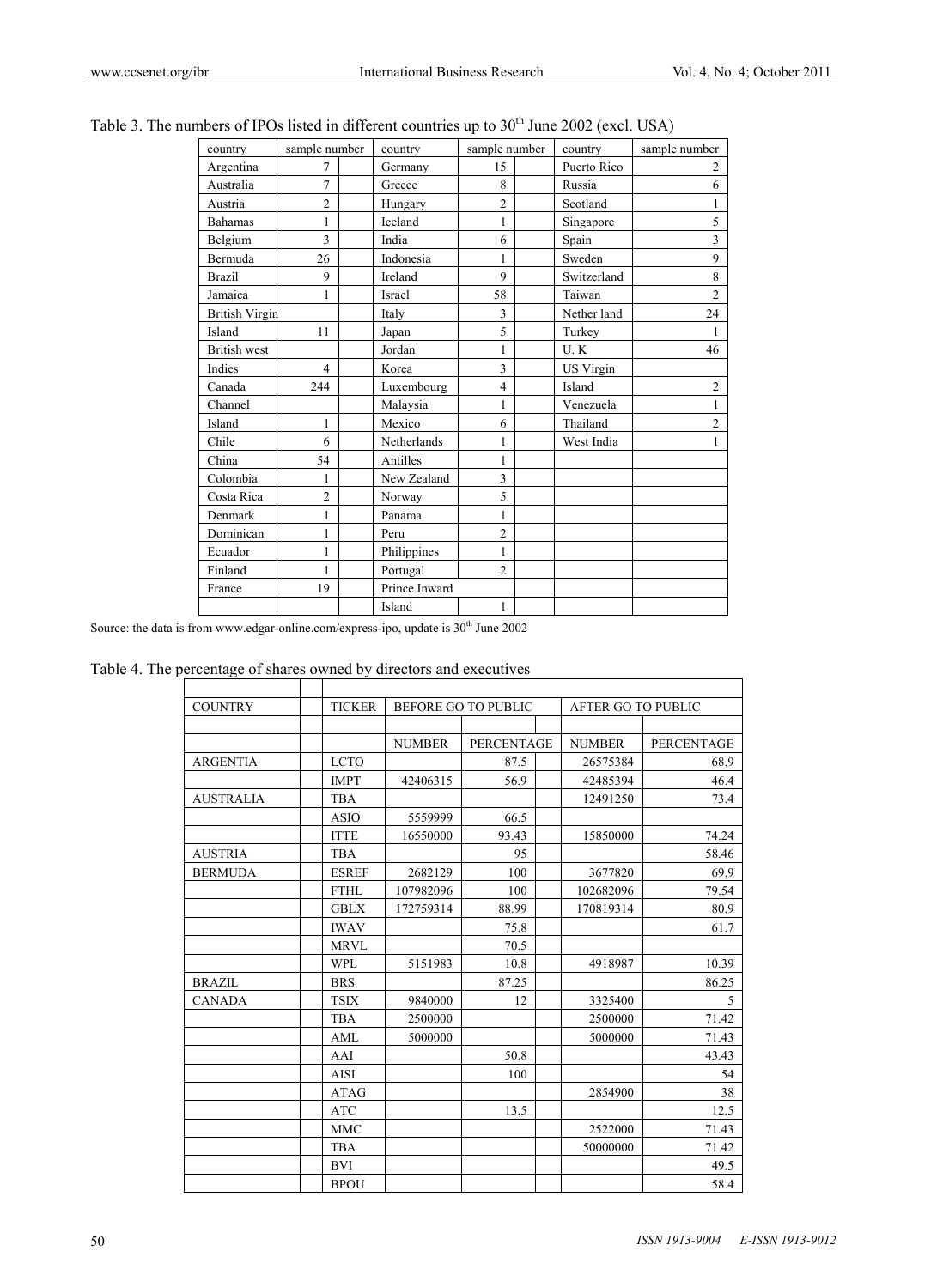|                       | <b>TBA</b>                  |          |       | 150000     | 73.17 |
|-----------------------|-----------------------------|----------|-------|------------|-------|
|                       | <b>BIVI</b>                 |          |       | 5550000    | 41.04 |
|                       | BMI                         | 304000   | 50.8  | 304000     | 43.43 |
|                       | <b>BCC</b>                  |          | 40    |            | 28.5  |
|                       | <b>BADC</b>                 |          | 12    |            | 9.1   |
|                       | <b>TBA</b>                  |          |       | 2500000    | 43.5  |
|                       | <b>XAIN</b>                 |          |       | 150000     | 73.17 |
|                       | <b>XMLG</b>                 |          |       | 6535000    | 23.9  |
|                       | <b>XUNA</b>                 |          |       | 4490000    | 89.8  |
|                       | YACO                        |          |       | 1725800    | 42.2  |
|                       | <b>TBA</b>                  |          |       |            | 71.43 |
|                       |                             |          |       |            |       |
| <b>CHANNEL ISLAND</b> |                             |          |       |            |       |
|                       | <b>AMDO</b>                 |          |       | 1725188824 | 87.2  |
| CHINA                 | <b>AONL</b>                 | 18578575 | 54.85 |            |       |
|                       | ASIA                        | 10551535 | 70    |            |       |
|                       | <b>ASTV</b>                 |          |       | 5351280    | 49    |
|                       | <b>CVMI</b>                 | 823084   | 22    | 823084     | 15.5  |
|                       | <b>EIEF</b>                 |          | 48.9  |            | 34.2  |
|                       | <b>HIOW</b>                 |          | 33.9  |            | 10    |
|                       | <b>ICAB</b>                 |          |       | 1500000000 | 81.5  |
|                       | <b>JADEF</b>                |          |       | 3787200    | 59.5  |
|                       | <b>NEWC</b>                 |          | 43.2  |            | 3.52  |
|                       | <b>SOHU</b>                 | 4031257  | 38.9  |            |       |
|                       | <b>TBA</b>                  |          |       | 33915555   | 24.42 |
| <b>COSTA RICA</b>     | <b>CATB</b>                 |          |       | 6595970    | 55    |
|                       | TBA                         |          |       | 2083350    | 14.5  |
| <b>FRANCE</b>         | <b>ACTI</b>                 |          | 13.5  |            | 12.1  |
|                       | <b>TBA</b>                  |          | 70    |            | 71.2  |
| <b>GERMANY</b>        | <b>ISHP</b>                 |          | 27.5  |            | 25.5  |
|                       | <b>TRIN</b>                 |          | 52.5  |            | 44.2  |
| <b>HUNGARY</b>        | <b>EEFT</b>                 | 4529458  | 40.5  | 4042295    | 27.99 |
| <b>INDIA</b>          | <b>INDT</b>                 |          | 77.57 |            | 63.02 |
|                       |                             |          |       |            |       |
|                       | <b>INFY</b><br>${\rm SIFY}$ |          | 31.7  |            | 20.8  |
|                       |                             | 370100   | 2.2   | 370100     | 1.7   |
| <b>ISREAL</b>         | <b>ACCD</b>                 |          | 10.1  |            | 7.6   |
|                       | <b>BWEB</b>                 |          | 29.5  |            | 24.9  |
|                       | <b>CAMT</b>                 | 16284557 | 99.7  | 16284557   | 74.2  |
|                       | <b>CTVN</b>                 |          | 67.2  |            |       |
|                       | <b>CKSW</b>                 |          | 53.3  |            | 50.1  |
|                       | <b>GIVN</b>                 | 16748674 | 83.3  | 17248674   | 67.2  |
|                       | <b>KERX</b>                 |          | 58.85 |            |       |
|                       | <b>MNDO</b>                 |          | 53.8  |            | 45.8  |
|                       | <b>NURTF</b>                |          |       | 4462954    | 38.45 |
|                       | <b>RVSN</b>                 | 9014764  | 65.4  | 7922932    | 43.6  |
|                       | VRYA                        | 7934168  | 41.9  | 7954168    | 33.9  |
| JAPAN                 | ШЛ                          |          | 15.31 |            | 15.15 |
| LUXEMBOURG            |                             |          |       |            |       |
|                       | <b>CONE</b>                 |          |       | 31003890   | 92.8  |
|                       | <b>FMRK</b>                 |          | 100   |            |       |
| MALAYSIA              | <b>MYWB</b>                 |          |       | 2137750    | 19.8  |
| NETHERLAND            |                             |          |       |            |       |
|                       | <b>STNN</b>                 |          | 71.63 |            | 25.88 |
| <b>POLAND</b>         | NTIA                        | 143910   | 0.59  | 143910     | 0.54  |
| <b>SINGAPORE</b>      |                             |          |       |            |       |
|                       | <b>STTS</b>                 | 13332500 | 1.7   | 13325000   | 1.4   |
|                       | UTAC                        |          |       | 244592312  | 43.1  |
|                       |                             |          |       |            |       |
| <b>SWEDEN</b>         | IMIC                        | 12181058 | 98.2  | 10981058   | 70.4  |
| THE NETHERLANDS       |                             |          |       |            |       |
|                       | CBI                         |          |       | 752953     | 5.1   |